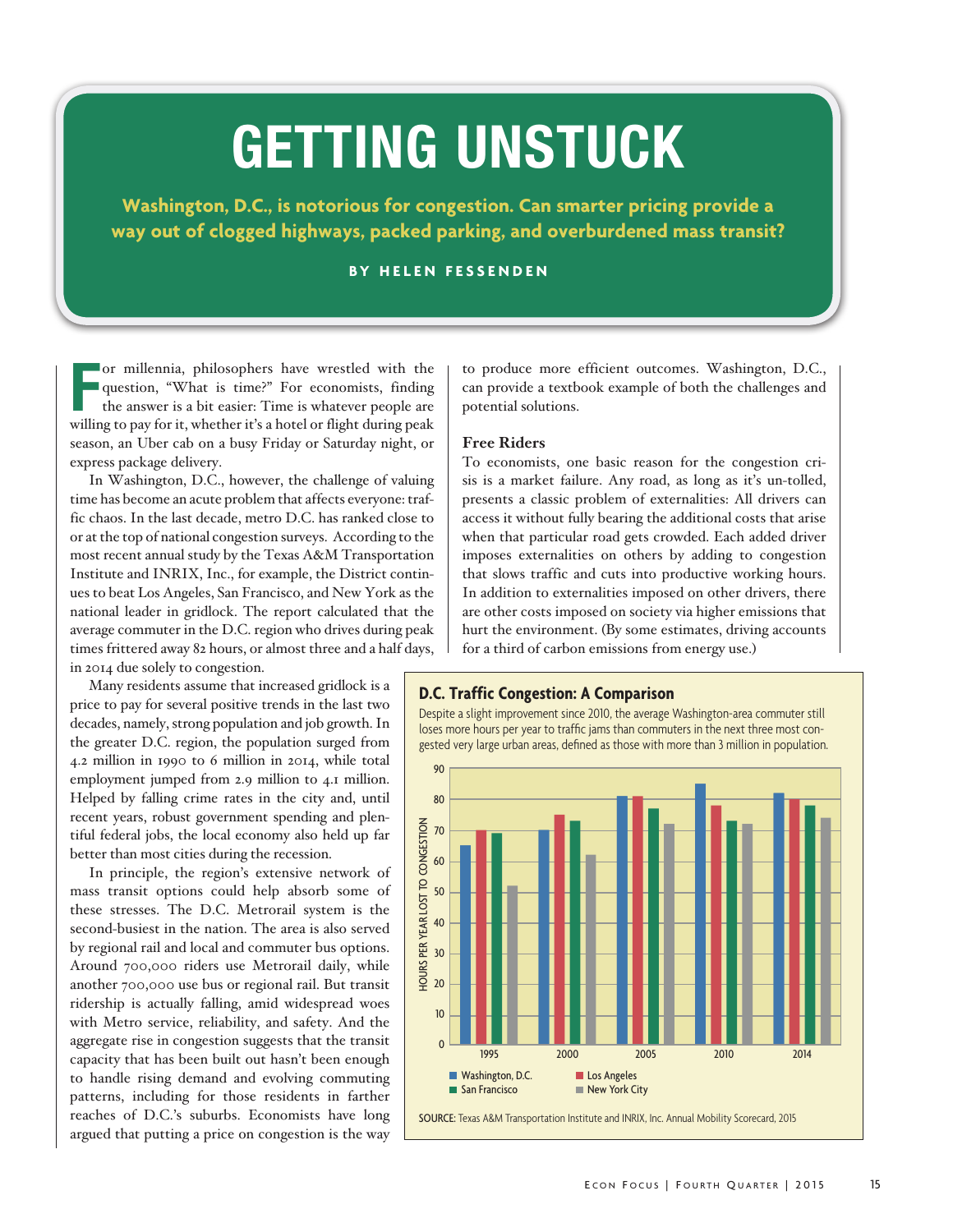In short, the market failure occurs because drivers are underpaying for that good by not fully internalizing the social costs of their decisions. For their part, planners could meet higher demand for roadways with extra supply by building more lanes, but those solutions take money (from the taxpayer) and require years to execute — and more importantly, additional lanes generally don't ease congestion in the long run because they don't correct the market failure. Finally, there is the issue of parking, which suffers from a similar set of issues: A driver who searches for an open spot produces externalities while cruising around (more emissions and more traffic).

Addressing these inefficiencies, then, many economists and planners focus on the demand side — namely, establishing a pricing system that requires people to internalize the costs they impose on others when they commute. This way, a scarce resource is allocated more efficiently to those who value it the most. In both the United States and abroad, experiments in demand management have been underway for decades, but advances in technology, such as smartphones and GPS, now give people far more information to use in making transportation decisions. And these innovations are taking root in the Washington metro region, as are efforts to overhaul mass transit so that it's more responsive and efficient as an alternative.

## **Name Your Price**

The origins of demand management go back about a century, in the work of economists Arthur Pigou and Frank Knight. Pigou formalized the idea of externalities and proposed tolls as a solution for restoring efficiency on a road suffering from congestion externalities, such as wasted time and productivity, wear and tear on roads, and more accidents. Knight built on this idea but argued for private road tolling as a way to force drivers to pay the marginal cost that they impose on others. If private firms owned these roads, he argued, a proper application of property rights would set toll pricing efficiently. In the 1950s and 1960s, their work influenced a new generation of transportation economists, including William Vickrey, who promoted congestion pricing for public transit and, later, for roads. In contrast to Knight, he saw a government role in setting the toll and argued that efficient pricing should, among other things, reflect the trip's impact on all other traffic from start to finish. Tolling, in other words, makes the driver pay a price closer to the social cost of road maintenance, plus externalities such as emissions and congestion affecting others.

Congestion arises not just from tangible factors such as population growth, city size, or even density, but also from the failure to manage demand across existing capacity. Generally speaking, any given mode of transportation isn't being used to full capacity all the time, whether it's by highways, buses, or bike paths. Even in the case of roads, Federal Highway Administration research shows that more than half of rush-hour drivers are not commuters, but people with some discretion as to when and how to travel. The same research concludes that you don't need to remove many of those noncommuting drivers to make a difference — diverting just 5 percent of vehicles from a clogged roadway can substantially improve traffic.

## **More Lanes, More Problems?**

For decades, the most popular solution to congestion was building additional lanes or roads. The problem is that creating additional road capacity doesn't reduce traffic in the long run, because it simply encourages more people to take the roads rather than seek alternatives to road commuting, a dilemma known as "the fundamental law of road congestion." A study by economists Gilles Duranton at the University of Pennsylvania and Matthew Turner at Brown University estimated that a 10 percent expansion of interstate lanes causes, over time, a roughly equal percentage increase in the vehicle-kilometers traveled, and that any congestion-reduction benefit gained by a new lane tends to disappear after 10 years. In addition, expanding lanes is expensive, between \$10 million and \$15 million per mile in urban areas. Still, the approach remains politically appealing, including in the D.C. region. As a case in point, Virginia lawmakers recently struck a deal in which I-66, one of the busiest highways in the area, will get one more lane inside the Beltway, possibly costing up to \$140 million, as part of a mix of enhancements intended to better regulate traffic.

This is where demand management comes in. One way to shape demand is to give incentives for drivers to carpool, in exchange for faster speeds. Across the country, many states have established high-occupancy vehicle (HOV) lanes to discourage single-occupancy driving and take more vehicles off the road. In HOV lanes, only vehicles with multiple passengers, such as carpools, vanpools, and buses, are allowed access during peak times, while all other traffic is confined to general-purpose lanes.

HOV lanes are now widespread, but they pose new problems. Catching cheaters can be difficult, for example. But the biggest challenge is that HOV lanes are often underutilized while the general-purpose lanes remain congested. One reason: HOV rules affect only a small subset of drivers those who are willing or able to carpool. A far greater share of the population lives alone, has a commute that doesn't lend itself to sharing, or simply prefers driving alone.

Another solution is tolling, popular with economists but widely hated by drivers. In some international cases, such as London, Singapore, and Stockholm, an anti-congestion "cordon" toll applies to all drivers heading into those cities during peak times. This solution has little political backing in the United States, however. Meanwhile, interstates have certain restrictions in using federal public money to set up new lanes that are "pure" tolls. At the same time, cash-strapped states are keen to find revenue for infrastructure maintenance and improvements. So policymakers are taking a new approach: using variable pricing for designated lanes on high-demand roadways. These are most commonly known as "high occupancy tolling" or HOT lanes. In some cases, they are also termed "express lanes."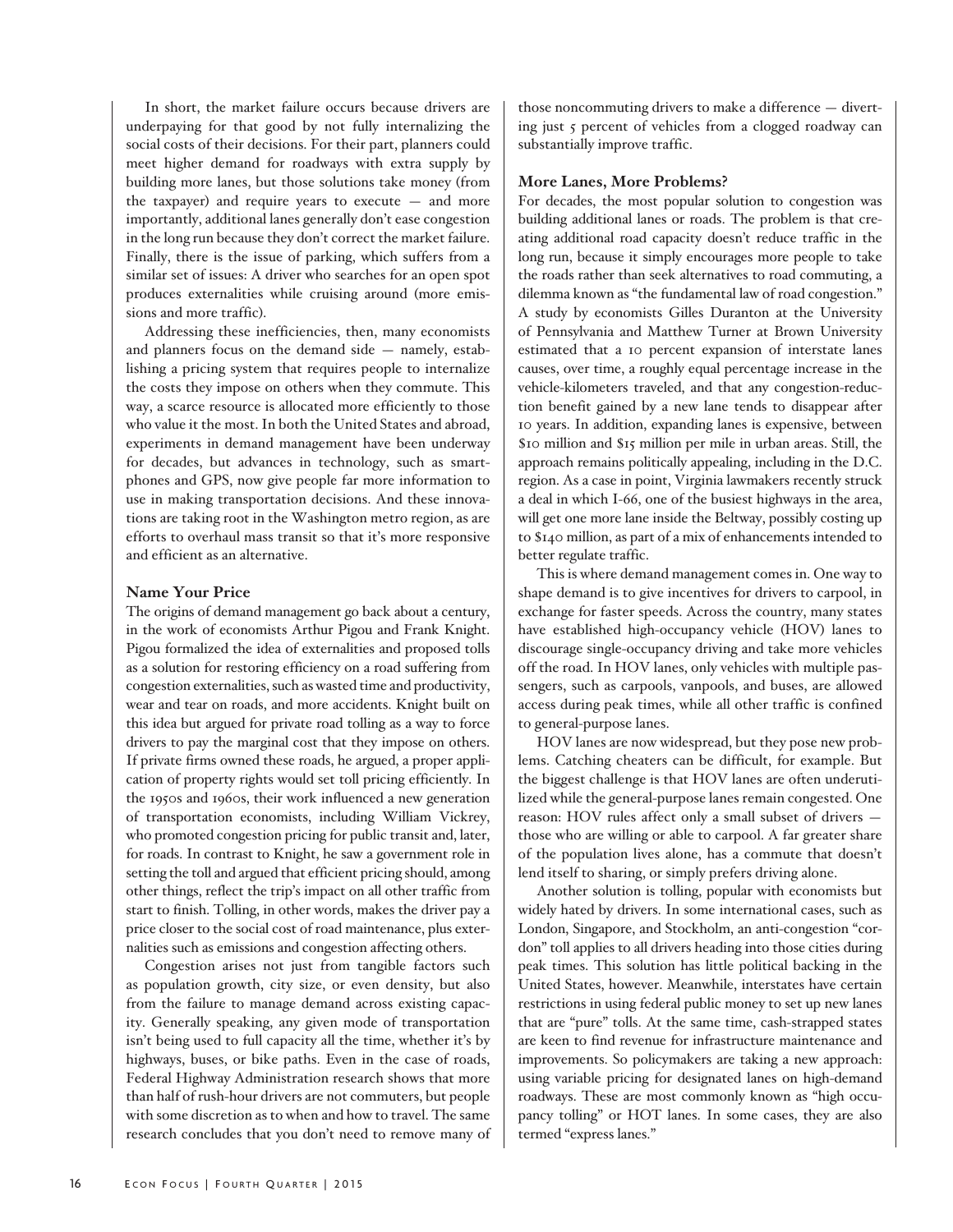

*Early morning traffic on I-95 near Washington, D.C., splits off into toll and free lanes.*

## **Some Like It HOT**

Under this approach, a lane is designated as an HOV/toll lane, but the toll varies constantly during peak times, depending on how full the road is. HOV drivers may still use the lane without paying, but solo drivers now have a choice to either pay for that lane or stay in the general-purpose lane. Typically, that driver has a few minutes to see the real-time fare and decide which lane to take. Payment and enforcement is handled through transponders (such as an E-ZPass) so that traffic is not held up at toll booths. In effect, a certain amount of congestion in the general lanes is required to incentivize at least some drivers to leave the general-purpose lanes. But in theory, welfare should improve for the entire driving population, because all lanes are better utilized once the HOV/HOT lanes absorb more traffic.

Private companies generally manage these schemes but frequently some revenue is set aside for the public, often for improving mass transit. One well-known case is San Diego's I-15, which saw sharp jumps in bus ridership and carpooling after it adopted HOT lanes as part of a mix of improvements. Proponents note that a core element of this strategy was adding more transit options to help people who don't have a car — including low-income groups and the nondriving elderly — which in turn raised popular support for the tolling component.

The Intercounty Connector in Maryland has used allelectronic, variable tolling since 2011. In Northern Virginia, some of the busiest arteries have converted, or will soon convert, their HOV lanes into HOT lanes. In 2014, the Virginia Department of Transportation (VDOT), along with a private firm, Transurban, transformed the 29-mile barrier separating HOV lanes on I-95 into HOT lanes south of the Beltway, collecting variable tolls during all hours. In 2015, VDOT and Transurban issued a preliminary "snapshot" study showing that average speeds during peak hours did rise substantially in the un-tolled lanes while staying largely unchanged (i.e., relatively fast) in express lanes. In some stretches, especially farther out from D.C., that speed increase ranged from 57 to 81 percent. VDOT and Transurban are proposing to extend the HOT lanes northward on I-395 inside the Beltway, and VDOT is also moving forward with HOT lanes on I-66.

There remains, however, the question of whether tolling is economically fair in light of its distributional effects. The time savings that congestion pricing brings are likely to be worth more to affluent individuals, who tend to have a higher opportunity cost of time in terms of wages. For lower-income individuals, the toll they are forced to pay is more likely to exceed the benefit they receive from reduced congestion. A highway divided into both HOT and general-purpose lanes addresses this by giving drivers the choice between paying with time versus paying with money, although this trade-off may strike some as unfair. These distributional effects can be offset when the revenues are used to fund commuting alternatives, including those that benefit lower-income groups, and this helps gain public support as well. In a 2013 survey, the Metropolitan Washington Council of Governments and National Capital Region Transportation Planning Board found that participants in both upper- and lower-income groups supported congestion pricing by substantial majorities, provided that it offered in return more transportation options that made a difference to their commute.

## **The Myth of Free Parking**

Once drivers finish their trips, an all-too-common problem in any city is crowded metered street parking. The traditional on-street pricing approach sets a flat hourly rate, payable at all meters all day long. But this price doesn't adjust to demand at peak times. Drivers then encounter blocks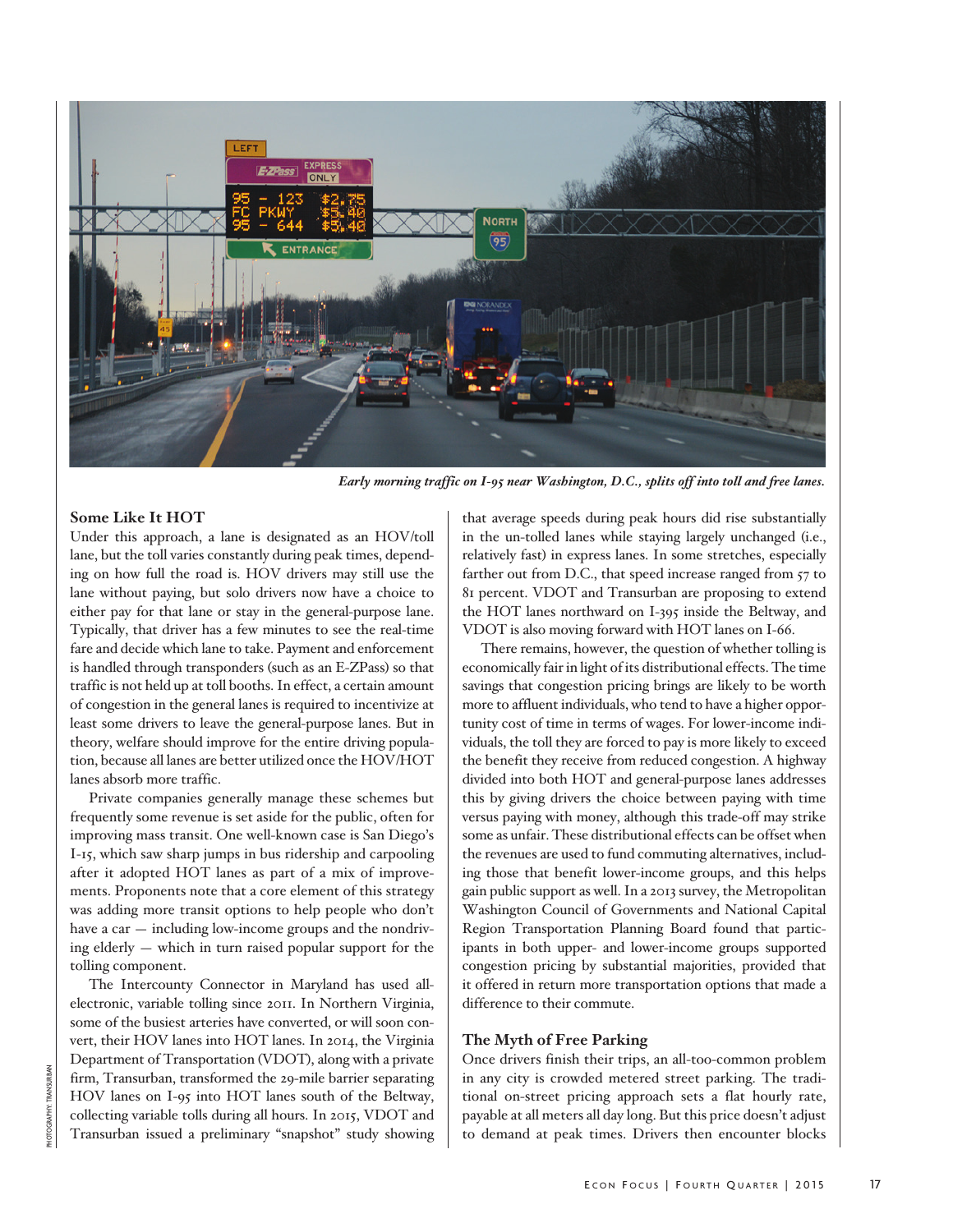and blocks of full parking, forcing them to spend extra time and fuel looking for a spot. Economist Don Shoup at the University of California, Los Angeles has spent decades researching the inefficiencies of the parking market including the high cost of minimum parking requirements but he is probably best known for his work on street parking. In 2011, San Francisco applied his ideas in a pilot project to set up "performance pricing" zones in its crowded downtown, and similar projects are now underway in numerous other cities — including, later this spring, in D.C.

To Shoup, the optimal rate, or "right price," as he calls it, for on-street parking responds to demand, similar to the approach behind variable tolls. The right price for on-street parking is the lowest price that will leave one or two spaces open on every block, thereby dramatically reducing the amount of time spent cruising, a chief source of urban congestion.

"I had always thought parking was an unusual case because meter prices deviated so much from the market prices," says Shoup. "The government was practically giving away valuable land for free. Why not set the price for on-street parking according to demand, and then use the money for public services?"

Taking a cue from this argument, San Francisco converted its fixed-price system for on-street parking in certain zones into "performance parking," in which rates varied by the time of day according to demand. The idea was that as demand rose during peak times on popular blocks, and fell during off-peak times on less popular blocks, drivers would factor parking prices into their decisions about where to park and how long to stay. If prices were too high for drivers on some blocks, they could park on lower-priced blocks nearby.

## **Hitting the Target**

In its initial run, the project, dubbed SF*park*, equipped its meters with sensors and divided the day into three different price periods, with the option to adjust the rate in 25-cent increments, with a maximum price of \$6 an hour. The sensors then gathered data on the occupancy rates on each block, which the city analyzed to see whether and how those rates should be adjusted. Its goal was to set prices to achieve target occupancy — in this case, between 60 percent and 80 percent — at all times. There was no formal model to predict pricing; instead, the city adjusted prices every few months in response to the observed occupancy to find the optimal rates.

The results: In the first two years of the project, the time it took to find a spot fell by 43 percent in the pilot areas, compared with a 13 percent fall on the control blocks. Pilot areas also saw less "circling," as vehicle miles traveled dropped by 30 percent, compared with 6 percent on the control blocks. Perhaps most surprising was that the experiment didn't wind up costing drivers more, on net, because demand was more efficiently dispersed. Parking rates went up 31 percent of the time, dropped in another 30 percent of cases, and stayed flat for the remaining 39 percent. The overall average rate actually dropped by 4 percent.

SF*park* has become the most well-known of these experiments, but other cities, especially in California, have also adopted this approach. And this spring, Washington will join the list as well. The neighborhood of Penn Quarter/ Chinatown will soon launch a pilot project similar to SF*park* but with fewer sensors; it will use a broader mix of parking data from spot sampling, parking enforcement data, and cellphone payment data to estimate pricing per block. A driver can use an app to see what the probability of finding a spot would be on any given block, and rates will be adjusted every three months if needed.

"Penn Quarter is an ideal environment because we can study the interaction between performance parking and an array of modes — whether Metro, bus, or bike-share," explains Soumya Dey, director of research and technology transfer at the District Department of Transportation. "And as part of this, we're also doing a study to see just how much congestion in D.C. is caused by cruising."

## **Incentivizing Mass Transit**

Once people opt to leave their cars, of course, they need mass transit or other alternative modes, such as biking, walking, or car-sharing. And in D.C., where a large plurality of city residents use transit daily and substantial numbers use it to commute from the suburbs, transit is an essential part of daily life. This is one reason why the increasing woes of Metrorail — frequent delays due to deferred maintenance issues, declining reliability, and safety concerns — have dominated headlines. Under a new general manager, the Washington Metropolitan Area Transit Authority (WMATA) is launching an initiative to rebuild ridership and restore reliable service. Following a system-wide safety audit, it is launching a yearlong overhaul addressing deferred maintenance that will require disruptions.

For all of these problems, however, the presence of such an extensive transit system opens up a way for economists to look at the challenge of externalities and demand management in reverse. For example, there is no additional cost to adding one more rider to an underutilized, half-empty subway or bus during off-peak hours. Furthermore, transit can produce a positive externality by reducing passengers' carbon footprint and taking vehicles off the road. By extension, demand management can work the other way by encouraging riders with more flexible schedules to take transit at different times, including at peak-shoulder and off-peak times. This approach, in theory, could not only take potential drivers off the roads, but also spread out transit ridership more evenly.

Metrorail has long used a variable pricing system that takes both distance traveled and peak/off-peak times into account. And a few years ago, it temporarily tried a "peak of peak" plan that added an extra pricing tier for the busiest times, both to shape demand and bring in extra revenue. The plan was unpopular and seen as overly complicated, so it was dropped. But now, WMATA is launching a pilot project to see how a discounted, unlimited-access pass will